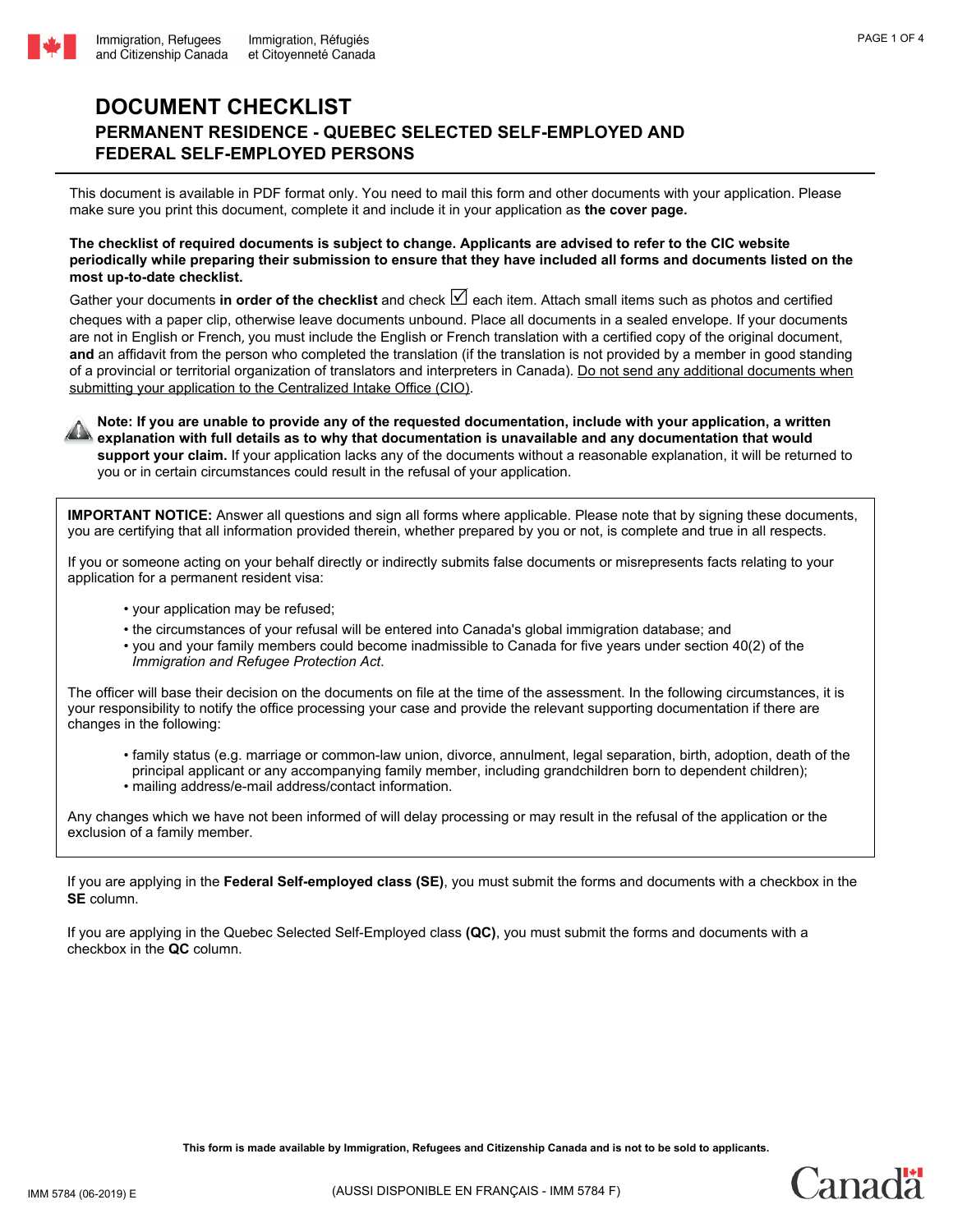

## **Do not submit originals unless otherwise stated as documents submitted will not be returned. You must keep a copy of the completed forms and all documents before sending them to the CIO.**

| <b>FORMS LIST</b> |                                                                                                                                                                                                                                                                                                                                                                                                                                                                                                                                                                                                                                                                                                                                                                                                                                                                                                                                                                                                               | Format   | <b>SE</b> | QC |
|-------------------|---------------------------------------------------------------------------------------------------------------------------------------------------------------------------------------------------------------------------------------------------------------------------------------------------------------------------------------------------------------------------------------------------------------------------------------------------------------------------------------------------------------------------------------------------------------------------------------------------------------------------------------------------------------------------------------------------------------------------------------------------------------------------------------------------------------------------------------------------------------------------------------------------------------------------------------------------------------------------------------------------------------|----------|-----------|----|
| 1                 | <b>Generic Application Form to Canada (IMM 0008)</b><br>Completed and signed by the principal applicant.                                                                                                                                                                                                                                                                                                                                                                                                                                                                                                                                                                                                                                                                                                                                                                                                                                                                                                      |          |           |    |
| $\mathbf{2}$      | Schedule A: Background/Declaration (IMM 5669)<br>Completed, dated and signed by everyone in the following list:<br>• the principal applicant<br>• spouse or common-law partner (whether they are accompanying or not)<br>• each dependent child over the age of 18 years (whether they are accompanying or not)<br>Provide your detailed personal history from the last 10 years or since the age of 18, if you are less than 28 years of age. Do not<br>leave any sections blank, or gaps in time. You must write "n/a" in any sections that are not applicable to your situation. Include<br>all:<br>$\cdot$ jobs.<br>periods of unemployment,<br>study,<br>vacations, or<br>• being a homemaker.<br>Do not use abbreviations. Do not use general words such as "employee", "working", "manager." Specify your activity such as<br>retail salesperson, architect, financial manager, etc.<br>Note: If this section is not accurately completed, it will cause delays in the processing of your application. | Original |           |    |
| 3                 | Additional Dependants/Declaration (IMM 0008DEP) (if applicable)<br>Completed, dated and signed by the principal applicant if the applicant has more than five dependants (whether they are<br>accompanying or not).                                                                                                                                                                                                                                                                                                                                                                                                                                                                                                                                                                                                                                                                                                                                                                                           | Original |           |    |
| 4                 | Supplementary Information - Your Travels (IMM 5562)<br>Completed by the principal applicant.                                                                                                                                                                                                                                                                                                                                                                                                                                                                                                                                                                                                                                                                                                                                                                                                                                                                                                                  | Original |           |    |
| 5                 | <b>Schedule 5: Declaration of Intent to Reside in Quebec: Economic Classes</b><br>Completed by principal applicants destined to Quebec.                                                                                                                                                                                                                                                                                                                                                                                                                                                                                                                                                                                                                                                                                                                                                                                                                                                                       | Original |           |    |
| 6                 | Schedule 6A: Business Immigrants - Self-employed persons<br>Completed and signed by the principal applicant if you are applying in the Federal self-employed class or as a Quebec<br>selected self-employed applicant.                                                                                                                                                                                                                                                                                                                                                                                                                                                                                                                                                                                                                                                                                                                                                                                        | Original |           |    |
| 7                 | <b>Additional Family Information (IMM 5406)</b><br>Completed, dated and signed by everyone in the following list:<br>• the principal applicant<br>• spouse or common-law partner (whether they are accompanying or not)<br>• each dependent child over the age of 18 years (whether they are accompanying or not)                                                                                                                                                                                                                                                                                                                                                                                                                                                                                                                                                                                                                                                                                             | Original |           |    |
| 8                 | Use of a Representative (IMM 5476)<br>Complete, date, sign and include this form in your application if you have a paid or unpaid representative.                                                                                                                                                                                                                                                                                                                                                                                                                                                                                                                                                                                                                                                                                                                                                                                                                                                             | Original |           |    |

## **DOCUMENTS LIST**

If you are applying in the **Federal Self-employed Class** and you wish to claim points for any of the following selection factors: education, language proficiency, experience and adaptability, or you wish to prove your intent and ability to be self-employed in Canada, submit the documents listed in numbers **9 to 12**, if applicable. This does **not** apply to those applying in the Quebec Selected Self-employed Class.

**Education** 

Proof of your earned educational credential(s) or full-time (or full-time equivalent) studies. Proof may include certificates, diplomas, degrees, transcripts, etc.

Copies

 $\mathcal{L}_{\mathcal{A}}$ 

**9**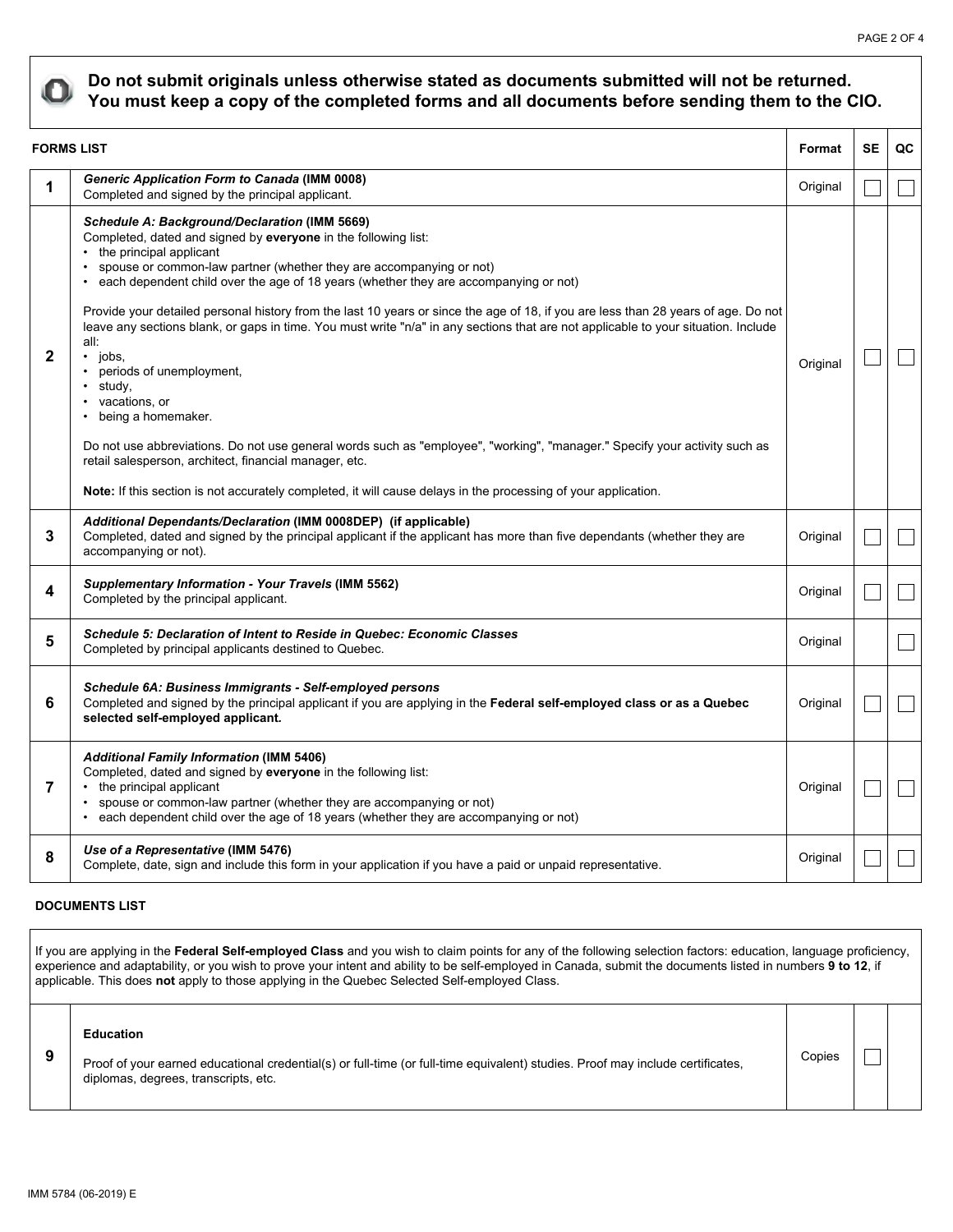| <b>DOCUMENTS LIST (continued)</b> |                                                                                                                                                                                                                                                                                                                                                                                                                                                                                                                                                                                                                                                                                                                                                                                                                                                           | Format    | <b>SE</b> | QC |
|-----------------------------------|-----------------------------------------------------------------------------------------------------------------------------------------------------------------------------------------------------------------------------------------------------------------------------------------------------------------------------------------------------------------------------------------------------------------------------------------------------------------------------------------------------------------------------------------------------------------------------------------------------------------------------------------------------------------------------------------------------------------------------------------------------------------------------------------------------------------------------------------------------------|-----------|-----------|----|
| 10                                | Language proficiency test results<br>Your language proficiency test results (no older than two years at the time of application) from one of the following designated<br>testing agencies:<br>• IELTS (General Training test only) for English; or<br>• CELPIP (General test only) for English; and/or<br>• TEF for French.<br>Note: If you have proficiency in both English and French and you wish to claim points for both languages, you must submit test<br>results for each language.                                                                                                                                                                                                                                                                                                                                                               | Original  |           |    |
| 11                                | <b>Relevant experience</b><br>Proof of your relevant experience during the five years before application submission in one of the following two areas:<br>• Cultural activities (self-employment or participation at a world class level);<br>• Athletics (self-employment or participation at a world class level).<br>Note: The onus is on you to produce documentation to support your experience in one of these areas.                                                                                                                                                                                                                                                                                                                                                                                                                               | Copies    |           |    |
| 12                                | Adaptability<br>If applicable, submit the following proof:<br>Proof of your spouse or common-law partner's earned educational credential(s) or full-time (or full-time equivalent) studies;<br>Proof of your spouse or common-law partner's studies in Canada under a study permit, if program was full-time and of at<br>least two years' duration at a post-secondary institution;<br>• Proof of your spouse or common-law partner's work in Canada under a work permit, if work was full-time and of at least one<br>year;<br>• Proof of your or your accompanying spouse or common-law partner's familial relationship to a Canadian citizen or<br>permanent resident living in Canada. The family member must be your parent, grandparent, child, grandchild, sibling, aunt/<br>uncle or niece/nephew, or that of your spouse or common-law partner. | Copies    |           |    |
| 13                                | <b>Travel documents and passports</b><br>Copy of the pages of your passport or travel documents for you, your spouse or common-law partner and your dependent<br>children, showing:<br>• the passport number,<br>date of issue and expiry,<br>the photo, name, date and place of birth,<br>pages showing any amendments in name, date of birth, expiration, etc.<br>You must hold a valid regular passport. Diplomatic, official, service or public affairs passports are not valid for immigration to<br>Canada.<br>If you live in a country or territory other than your country or territory of nationality, include a photocopy of your visa for the<br>country or territory in which you currently live.                                                                                                                                             | Copies    |           |    |
| 14                                | Certificat de Sélection du Québec (CSQ) if you are applying as a Quebec selected business applicant                                                                                                                                                                                                                                                                                                                                                                                                                                                                                                                                                                                                                                                                                                                                                       | Original  |           |    |
| 15                                | <b>Police Certificates and Clearances</b><br>You must get a police certificate from each country or territory where you have lived for six or more months in a row since the<br>age of 18. You are strongly encouraged to submit your police certificates with your application to the CIO. If you are unable to<br>obtain all the necessary police certificates, you may still send your application to the CIO without them. However, we strongly<br>recommend that you take steps to obtain your police certificates now to avoid future delays. You must be ready to submit them<br>when requested by an officer.<br>Note: Police certificates are generally considered to be valid for one year from date of issue; therefore depending on the<br>processing time of your application, you may be requested to submit new certificates.              | Originals |           |    |